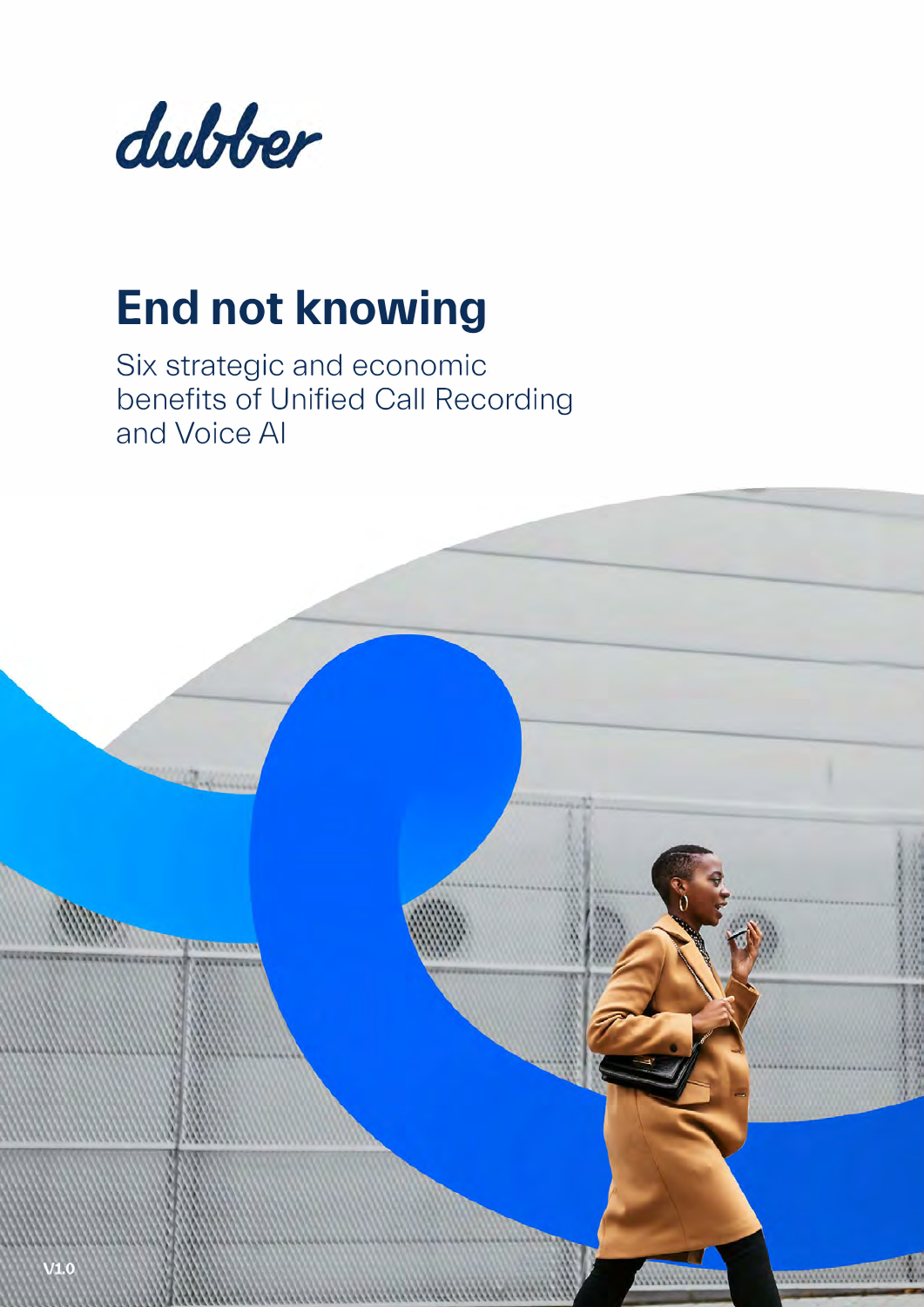

92% of all customer interactions are voice. More than ever, with dispersed work environments, those calls and conversations are happening in new locations and across multiple networks, collaboration platforms, and devices.

> When those calls and conversations end critical data, content and value is lost forever.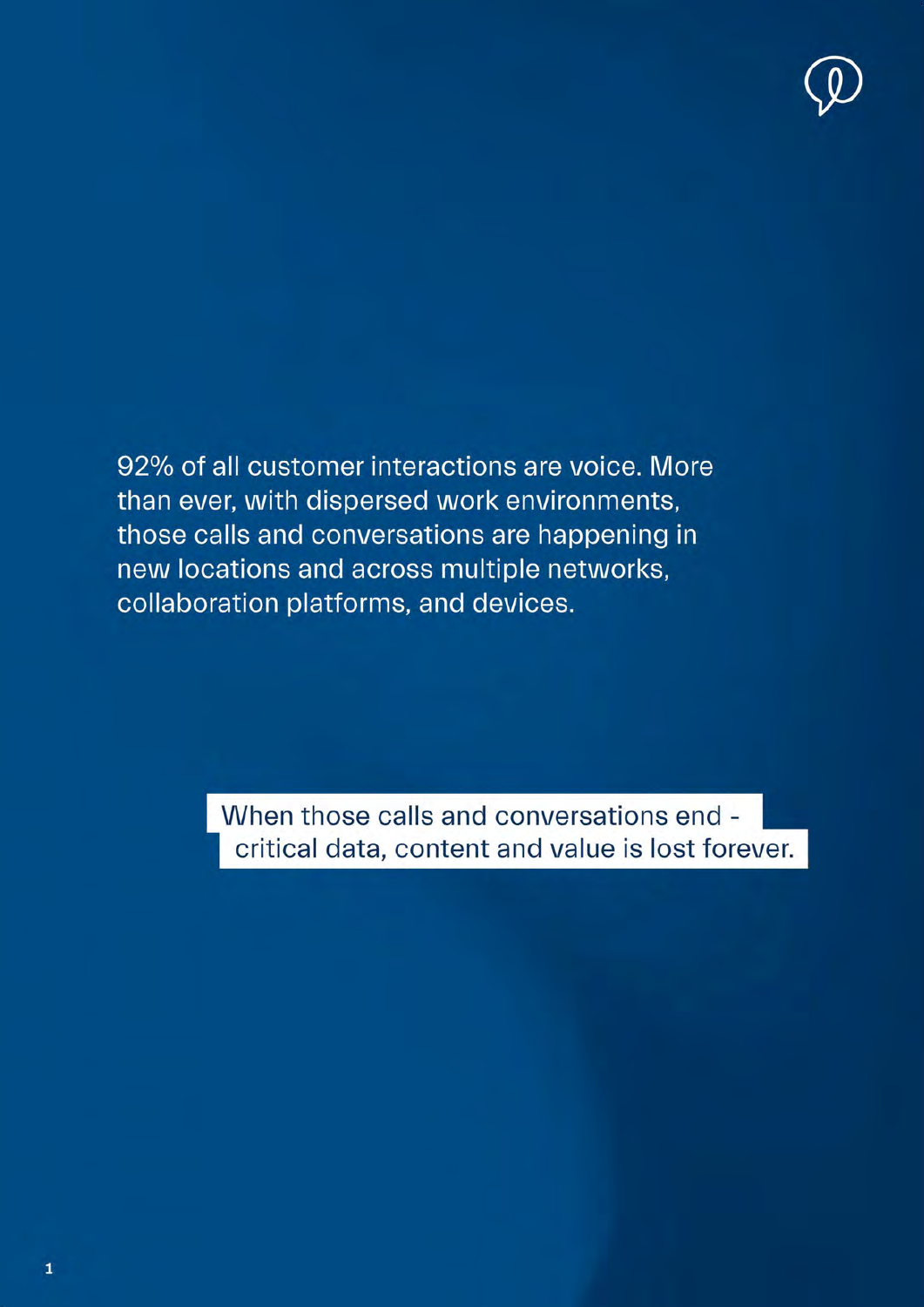

# **Are you capturing your crucial conversations?**

## **How Unified Call Recording will end not knowing**

Unified Call Recording enables businesses to capture their valuable voice and video data from any device, network, application, and location.

Capturing all voice data compliantly and securely at the source underpins UCR (Unified Call Recording); and, enriched by Al, empowering businesses to automate high-value process workflows and discover business-critical insights.

The efficiency and productivity gains have a meaningful impact on businesses operating models and, most notably, on the balance sheet.

## **The strategic and economic benefits of Unified Call Recording**

- 1 Cost reduction of legacy call recording solutions
- **2** Reduction in compliance costs and mitigation of risks
- **3** Call centre efficiency
- 4 Automate customer satisfaction reporting and improve CX
- 5 Automate sales & service admin for productivity gains
- **6** Time to remediation of investigations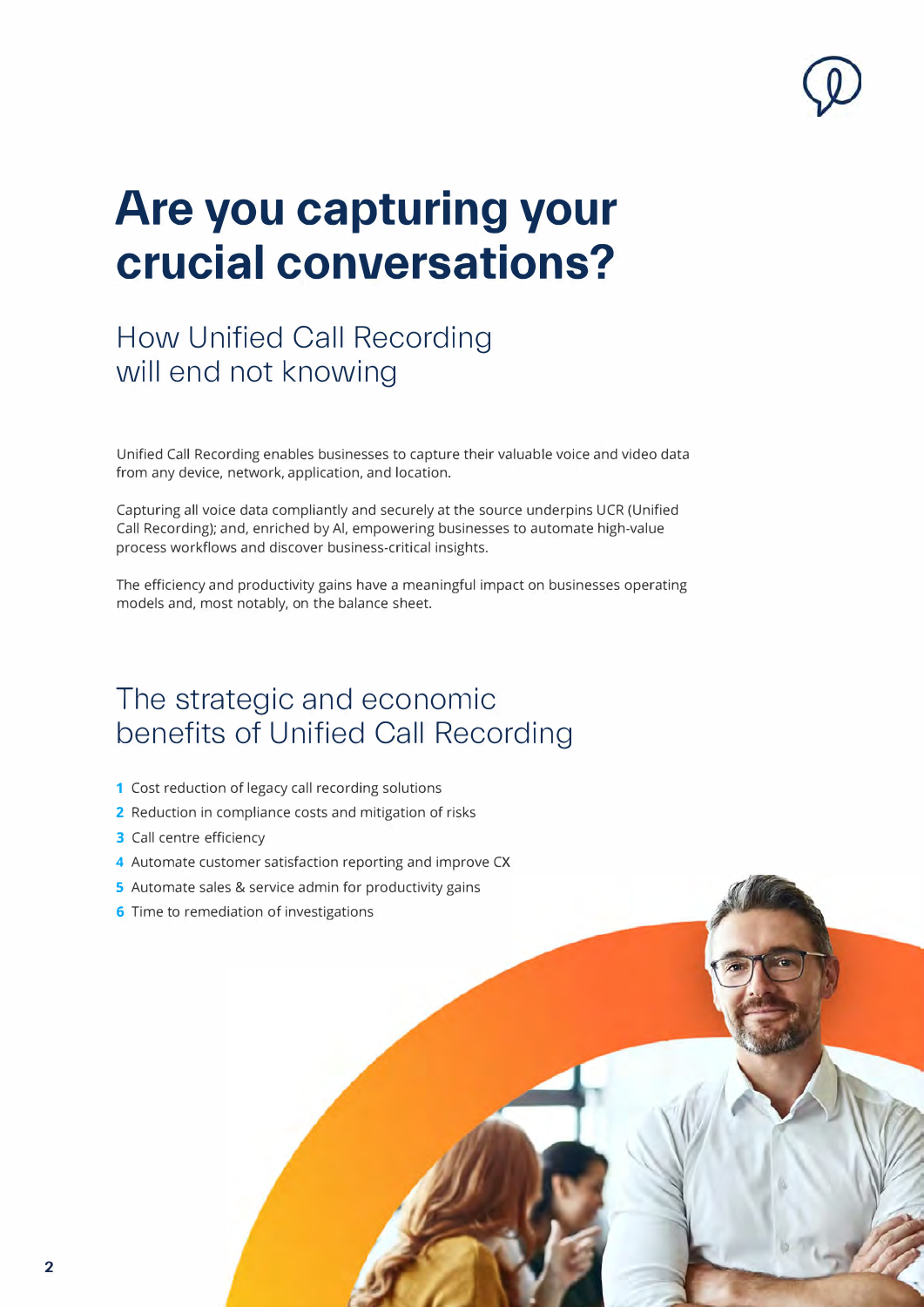# **How do you realise the strategic & economic benefits of Unified Call Recording?**

## **Cost reduction of legacy call recording solutions**

Reduce existing costs of provisioning and licensing of legacy call recording solutions and application-specific solutions.

Cloud-native UCR Solutions typically result in cost reductions far above their annual subscription costs by reducing or eliminating costs associated with services, call recording storage, additional compliance functionality and more.

### **ROI benefits**

There are several models on the market for legacy non-cloud Call Recording solutions. Depending on a business's requirements, basic services can retail around \$60 per user per month, with costs rising towards hundreds of dollars based on features and functionality. Cloud-native call recording services are up to 10X more cost-effective on a per user per month basis

## **Reduction in compliance costs and mitigation of risks**

- Capture all call data required by HIPAA, GDPR, PCI, Dodd-Frank, MiFID 11, and more.
- Respond to regulatory requests and investigations in real-time.

Despite organizations spending up to 4% of total revenue on compliance costs, they continue to make these investments without a clear enterprise-wide framework for holistic compliance management. The fines and damages for non-compliance or breaches of regulatory or privacy requirements can be significant.

Unified Call Recording, together with Voice Al solutions, can help ensure compliance in the following ways:

- Get alerted on compliance breaches.
- Set controls to capture, access, and retain all the calls that are needed in line with privacy requirements and policies.

### **ROI** benefits

The cost of non-compliance to a business in the form of business continuity disruption, revenue, and productivity loss as well as fines and settlement costs, on average, equates to 2.71X that of the cost of effective compliance management.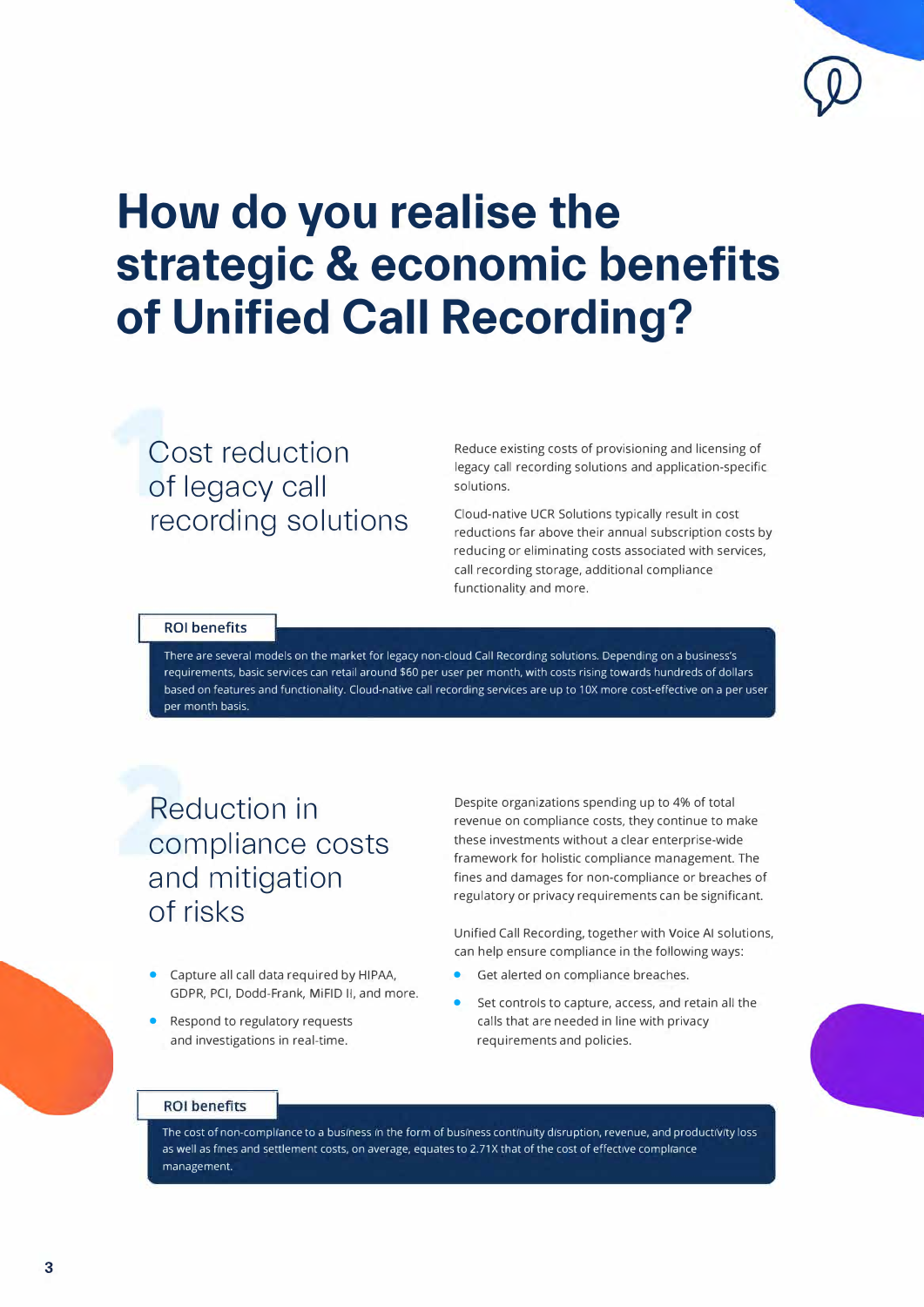## **Call centre efficiency**

The operating expense of running a call centre is significant, with the most substantial expense related to staffing, followed by Capex intensive hardware and software incentive costs. The value of optimising the time, workflows, and productivity of staff is critical.

Insights derived from Unified Call Recording and voice Al automation lead to process efficiencies and optimised staff resourcing by:

- Aligning staff to inbound and outbound demand
- Reducing the time and cost of manual call monitoring
- A better understanding of why customers are calling resulting in improved first call resolution and reduced call volumes

The flow-on benefit of the efficiency improvements often results in meaningful productivity gains ito improve customer sentiment, NPS, and indeed, even sales conversions.

#### **ROI** benefits

A critical factor in optimising contact centre and call agent productivity is to understand the productivity equation. The formula is straight forward by measuring an agent's activities across customer/service and related administrative tasks, you get a picture of actual productivity.

### **The productivity equation**

### **(Total Output/Total Input) x 100 = Agent Productivity**

#### **Total Output Total Input**

Is counting time spent speaking to customers Refers to the total time spent on a working shift/schedule<br>
and performing service-related duties (including time on administration tasks, data entry, breaks **and performing service-related duties (including time on administration tasks, data entry, breaks, etc.)** 

...........................

Across an average 8 hr shift (Total Input) an agent spends Shrs on customer calls (Total Output) **Case example: 5** / **8** = **.625 x 100** = **62.5% productivity** 

For example, by identifying workflow efficiencies (i.e., automated transcriptions and insights) and leveraging UCR and the Voice Intelligence Cloud benefits, an agent **gains 1.5hr of Total Output;** this would improve their productivity score to **81.25% (18.75% improvement).**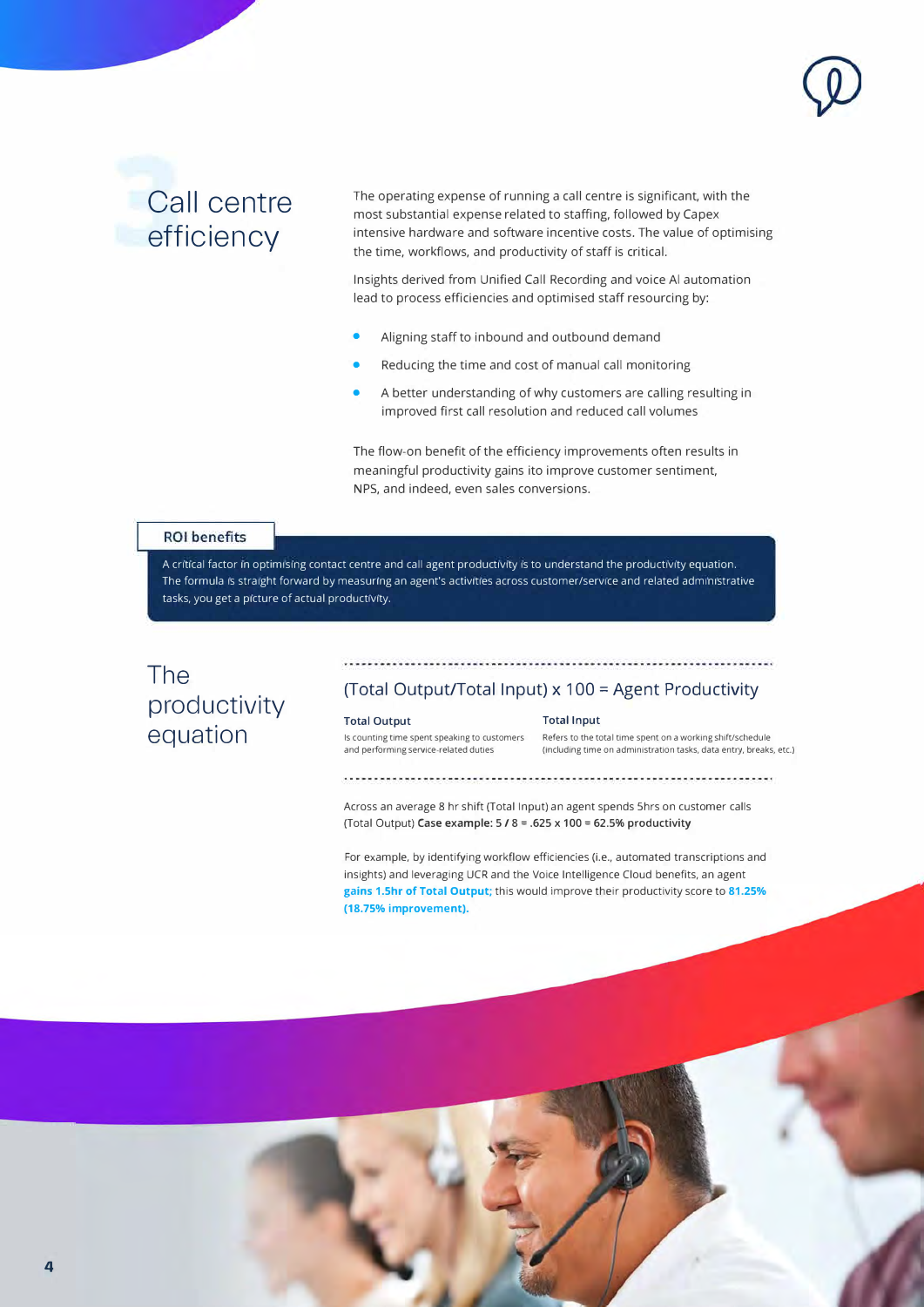

## **Automate customer satisfaction reporting and improve CX**

A moderate improvement in CX would impact a typical \$1 billion company's revenue by an average of \$775 million over three years (Temkin Group).

Enterprises drive substantial CX improvements using voice Algenerated insights to gain real-time customer insights, including the sentiment of every customer call, keyword notifications and alerts, and identification of trends.

Reduce the cost of CSAT and NPS survey and reporting costs with fully automated customer satisfaction reports and workflows delivered by UCR and Voice Al solutions. Customer insights can be easily integrated into business reports and tools and create customer satisfaction reports.

#### **ROI benefits**

For a typical mid-market enterprise (1,000+ FTEs), the software costs of surveying, tracking and reporting customer satisfaction and NPS can exceed tens to hundreds of thousands of dollars. The material cost benefits of Unified Call Recording allows a business to not only monitor and report on customer sentiment but focus on business-critical imperatives such as mitigate customer churn, drive customer engagement and growth in a near real-time fashion.

**Automate sales & service admin for productivity gains** 

A UK-based study found that 12.5% of call centre agents' time is spent on post-call data entry tasks, which equates to roughly £ 2.6 billion in productivity loss per year. When you factor in order processing, travel, and other administration and miscellaneous tasks, a sales person can spend as little as 22% of their time actively selling.

Transcription and CRM integration features within UCR solutions eliminate the inaccuracy, delays, and lost productivity of manual recording of customer conversations. Improve sales and call centre staffs efficiencies by capturing conversations and automatically attaching them to customer records in Salesforce.

Typical gains from automating record-keeping and translation of records with automatic assigning of content to customer records and agents can equate to more than seven hours per agent per week. For less than the cost of a single FTE, an enterprise can increase individual agent productivity by 20%.

#### **ROI benefits**

Field and Sales Managers, on average, work up to 49.6hrs per week. The productivity gains by simply automating and removing 20% of their data-entry and administrative tasks can have a 2x impact on active time selling to new prospects. The return on investment from integrating your crucial sales conversations directly into your CRM can have an 2x effect on overall sales performance and revenue.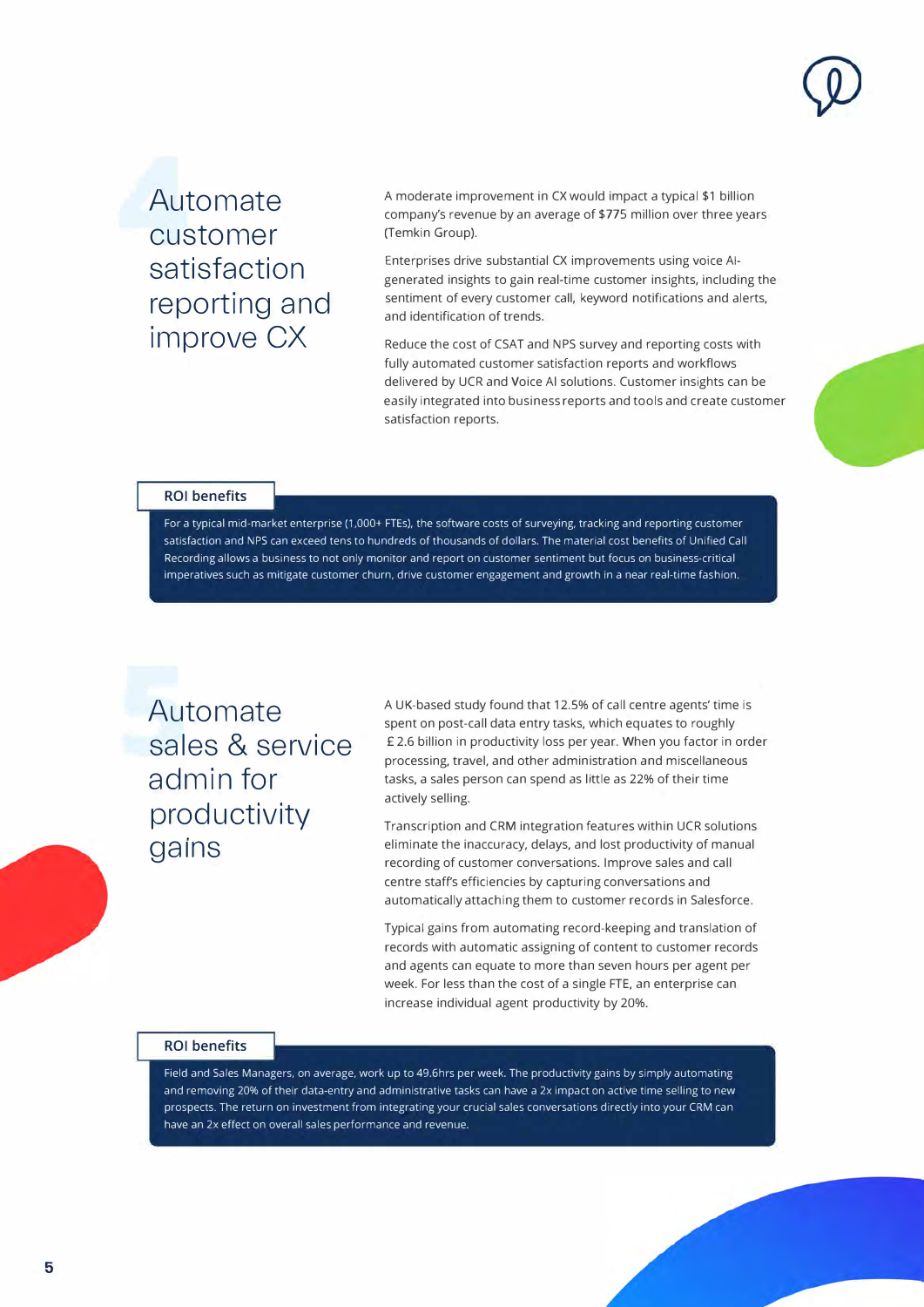

## Time to remediation of investigations

Improve the speed and efficiency of customer investigations with accurate records of crucial conversations easily searchable in real-time.

Unified Call Recording and Voice Al solutions enable businesses to see what was committed, ordered, and requested with an automated transcription of voice conversations connected to CRM and other applications.

#### **ROI** benefits

The potential cost of full-time supervisors to monitor, investigate, and resolve calls for quality assurance for a medium-large enterprise can equate to 160 hours per month per supervisor. Over the balance of a year, the cost-saving benefits can result in up to \$1.4M on a businesses balance sheet.

Turning the billions of business conversations every day into critical data for compliance, business continuity, and productivity is a key business imperative for enterprises in 2021.

Catching those calls directly where they occur, on the service provider network and in collaboration applications, and aggregating that voice data centrally with Unified Call Recording and Voice Al is the answer.

If you need help capturing and turning your conversations into voice data to meet compliance mandates, drive operational efficiency, improve service and sales performance and reduce costs, contact us today for a consultation with one of our voice data experts.

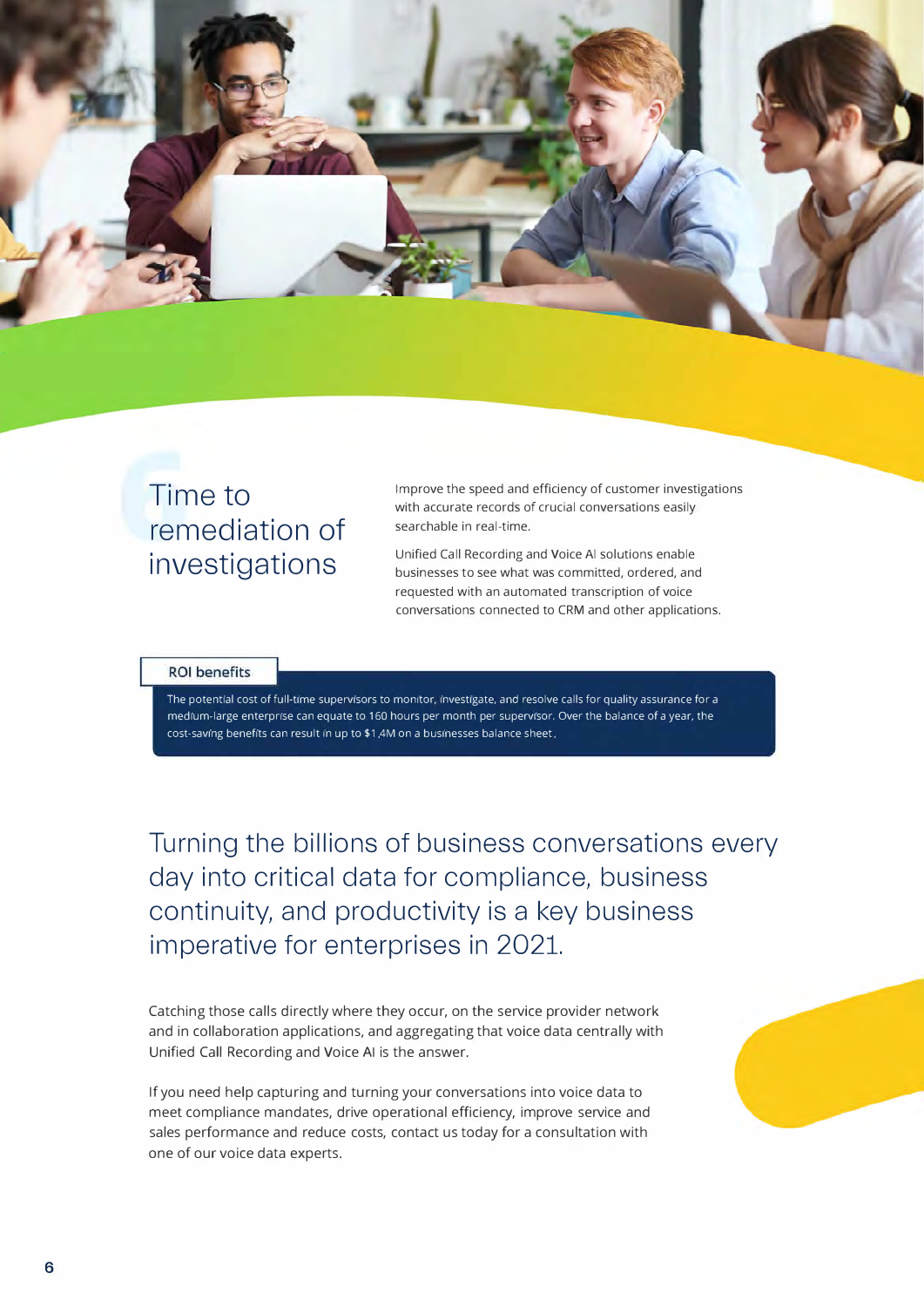# **About Dubber**

Dubber is the world's #1 Unified Cloud Call Recording & Voice Al solution for compliance and sales & service performance.

Dubber's fully compliant solution can be switched on with a click, and is infinitely scalable in the Cloud - with no hardware required.

Every call or conversation is captured automatically, stored securely in the Dubber Voice Intelligence Cloud, enriched with Al, and available instantly as a replay or insightful transcription, with real-time search, sentiment analysis, alerts & notifications.

#### **Sources:**

https://www.avoxi.com/blog/call-recordingcost/ http://dynamic.globalscape.com/files/Whitepaper-The-True-Cost-of-Comp lance-with-Data-Protection-Regulations.pdf https://blog.scorebuddyqa.com/10-tips-to-measure-and-improve-call-center-productivity

https://spotio.com/blog/improve-sales-productivity/

https://www.ameyo.com/blog/how-to-reduce-time-spend-by-call-center-agents-on-data-entries

https://www.uctoday.com/endpoints/the-phone-is-dead-long-live-the-phone/

https://www.noggin.io/blog/the-cost-of-compliance-is-up.-wheres-the-payoff<br>https://www2.deloitte.com/us/en/pages/regulatory/articles/cost-of-compliance-regulatory-productivity.html https://www.ameyo.com/blog/how-to-reduce-tirne-spend-by-call-center-agents-on-data-entries